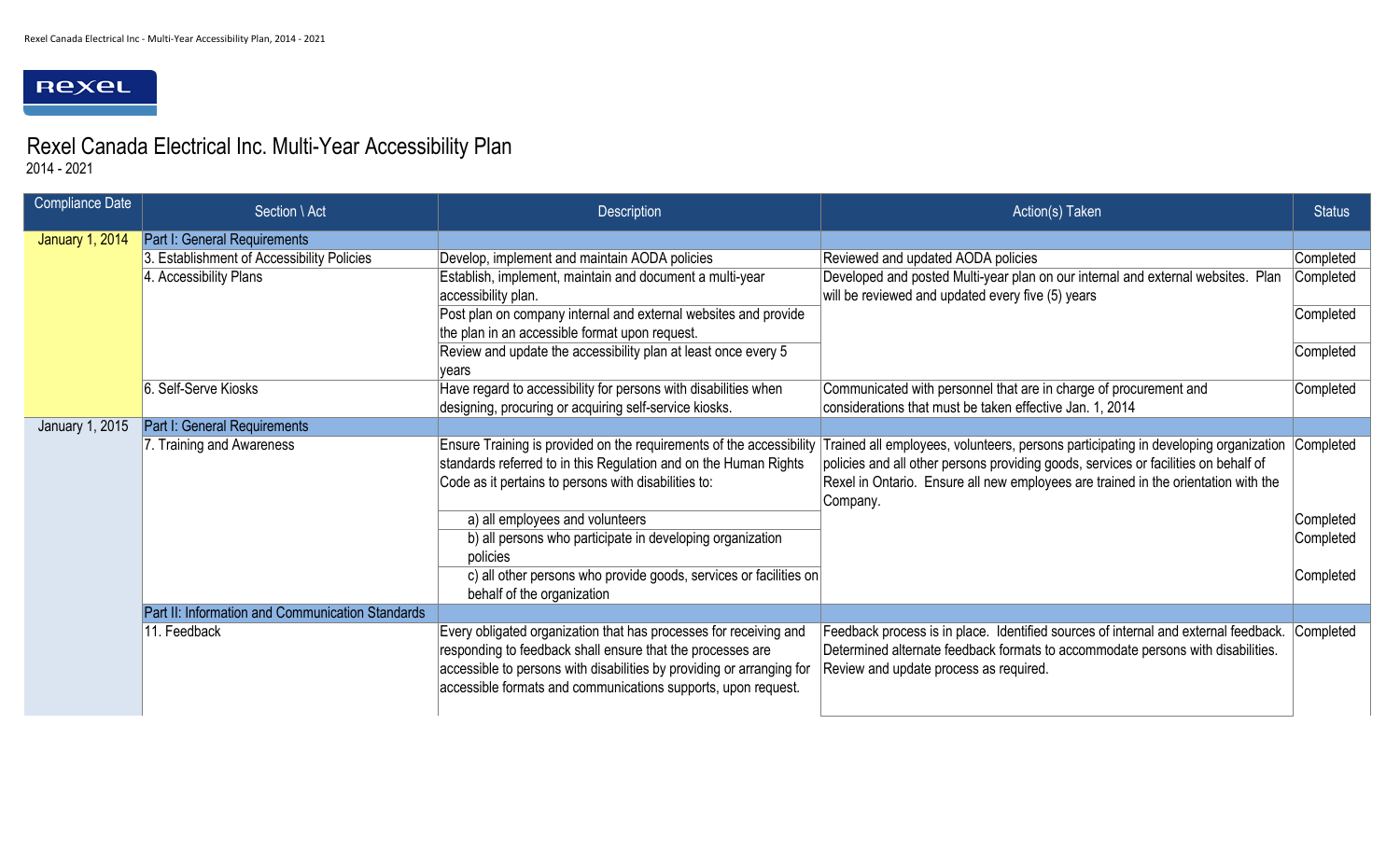| <b>Compliance Date</b> | Section \ Act                                          | <b>Description</b>                                                                                                                                                                                                                                                                 | Action(s) Taken                                                                                                                                                                                                                                                                                                | <b>Status</b>          |
|------------------------|--------------------------------------------------------|------------------------------------------------------------------------------------------------------------------------------------------------------------------------------------------------------------------------------------------------------------------------------------|----------------------------------------------------------------------------------------------------------------------------------------------------------------------------------------------------------------------------------------------------------------------------------------------------------------|------------------------|
| <b>January 1, 2016</b> | Part II: Information and Communication Standards       |                                                                                                                                                                                                                                                                                    |                                                                                                                                                                                                                                                                                                                |                        |
|                        | 12. Accessible formats and Communication<br> Supports_ | of accessible formats and communication supports in a:                                                                                                                                                                                                                             | Upon request, the company will provide or arrange for the provision Continuously review and update processes for accessibility requests in a timely<br>manner. Persons making a request for communication support will be consulted<br>when making changes to accessibility formats.                           | Ongoing a<br>per reque |
|                        |                                                        | a) Timely manner taking into account the person's accessibility<br>needs due to disability                                                                                                                                                                                         | Update websites to reflect accessible formats on communication supports.                                                                                                                                                                                                                                       |                        |
|                        |                                                        | b) at a cost that is no more than the regular cost charged to other<br>persons.                                                                                                                                                                                                    | Upon request the above procedure will be followed.                                                                                                                                                                                                                                                             |                        |
|                        |                                                        | The organization shall consult with the person making the request<br>in determining the suitability of an accessible format or<br>communication support                                                                                                                            |                                                                                                                                                                                                                                                                                                                |                        |
|                        |                                                        | Notify the public about the availability of accessible formats and<br>communication supports                                                                                                                                                                                       |                                                                                                                                                                                                                                                                                                                |                        |
|                        | Part III: Employment Standards                         |                                                                                                                                                                                                                                                                                    |                                                                                                                                                                                                                                                                                                                |                        |
|                        | 22. General Recruitment                                | Every employer shall notify its employees and the public about the<br>availability of accommodation for applicants with disabilities in its<br>recruitment processes.                                                                                                              | Every internal and external job posting will notify its availability of accommodation<br>for applicants with disabilities. For any requested accommodation, adjustments will<br>be made in consultation with the applicant.<br>Rexel will notify successful applicants of policies for accommodating employees | Complete               |
|                        | 23. Recruitment, assessment or selection process       | During a recruitment process, an employer shall notify job<br>applicants, when they are individually selected to participate in an<br>assessment or selection process, that accommodations are<br>available upon request in relation to the materials or processes to<br>lbe used. | with disabilities.                                                                                                                                                                                                                                                                                             |                        |
|                        |                                                        | If a selected applicant requests an accommodation, the employer<br>shall consult with the applicant and provide or arrange for the<br>provision of a suitable accommodation in a manner that takes into<br>account the applicant's accessibility needs due to disability.          |                                                                                                                                                                                                                                                                                                                |                        |
|                        | 24. Notice to successful applicants                    | successful applicant of its policies for accommodating employees<br>with disabilities.                                                                                                                                                                                             | Every employer shall, when making offers of employment, notify the Offer letter created to include the policies for accommodating employees with<br> disabilities                                                                                                                                              | Ongoing                |

| Action(s) Taken                                                                                                                                                                                                                                                                                                                                    | <b>Status</b>             |
|----------------------------------------------------------------------------------------------------------------------------------------------------------------------------------------------------------------------------------------------------------------------------------------------------------------------------------------------------|---------------------------|
| Continuously review and update processes for accessibility requests in a timely<br>manner. Persons making a request for communication support will be consulted<br>when making changes to accessibility formats.<br>Update websites to reflect accessible formats on communication supports.<br>Upon request the above procedure will be followed. | Ongoing as<br>per request |
| Every internal and external job posting will notify its availability of accommodation<br>for applicants with disabilities. For any requested accommodation, adjustments will<br>be made in consultation with the applicant.<br>Rexel will notify successful applicants of policies for accommodating employees<br>with disabilities.               | Completed                 |
| Offer letter created to include the policies for accommodating employees with<br>disabilities                                                                                                                                                                                                                                                      | Ongoing                   |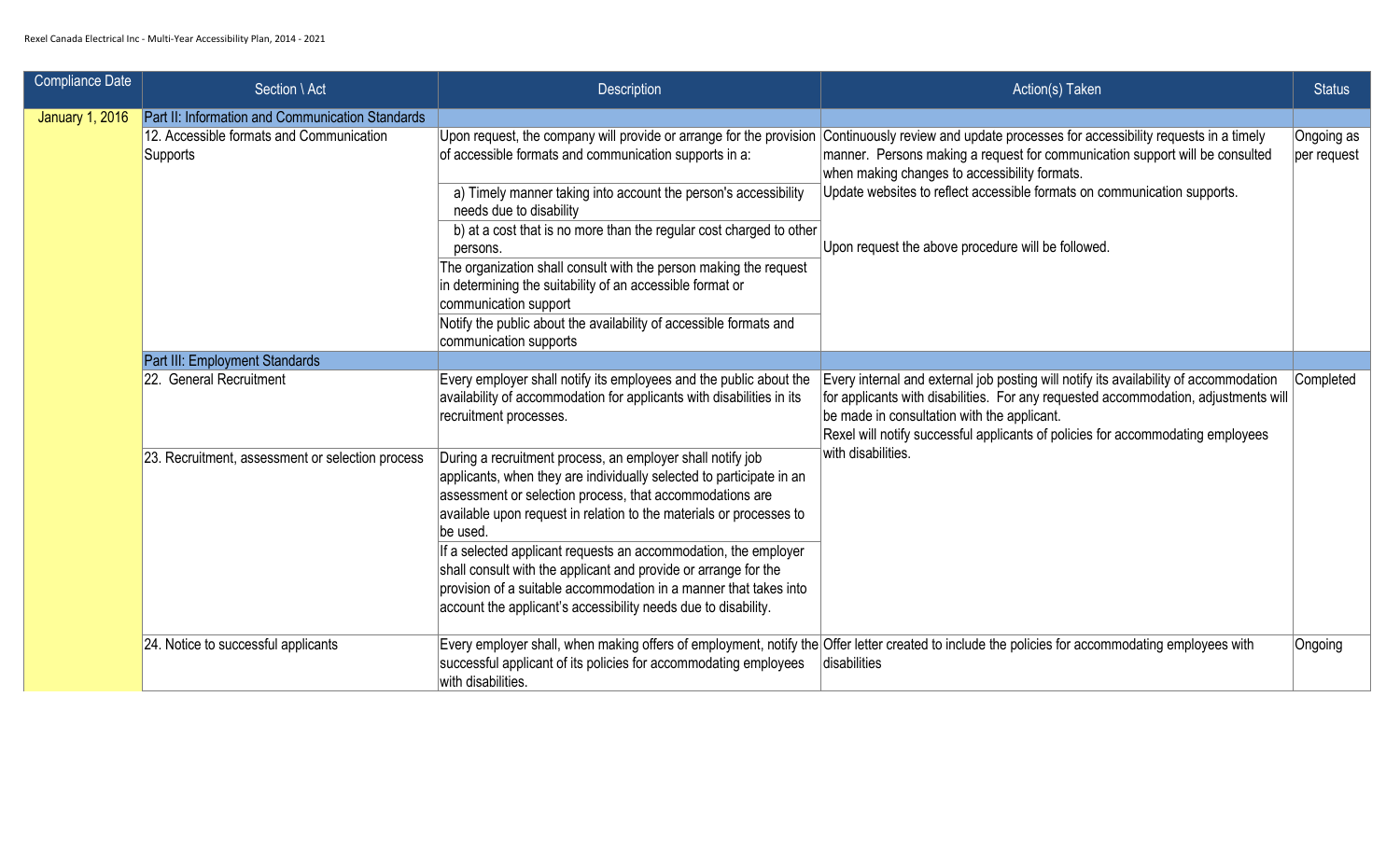| 25. Information employees of supports | $(1)$ Every employer shall inform its employees of its policies used<br>to, policies on the provision of job accommodations that take into<br>account an employee's accessibility needs due to disability. | Informed current and new employees of policies supporting employees with<br>to support its employees with disabilities, including, but not limited disabilities including job accommodations that take into account an employee's<br>accessibility needs due to disability. | Completed |
|---------------------------------------|------------------------------------------------------------------------------------------------------------------------------------------------------------------------------------------------------------|-----------------------------------------------------------------------------------------------------------------------------------------------------------------------------------------------------------------------------------------------------------------------------|-----------|
|---------------------------------------|------------------------------------------------------------------------------------------------------------------------------------------------------------------------------------------------------------|-----------------------------------------------------------------------------------------------------------------------------------------------------------------------------------------------------------------------------------------------------------------------------|-----------|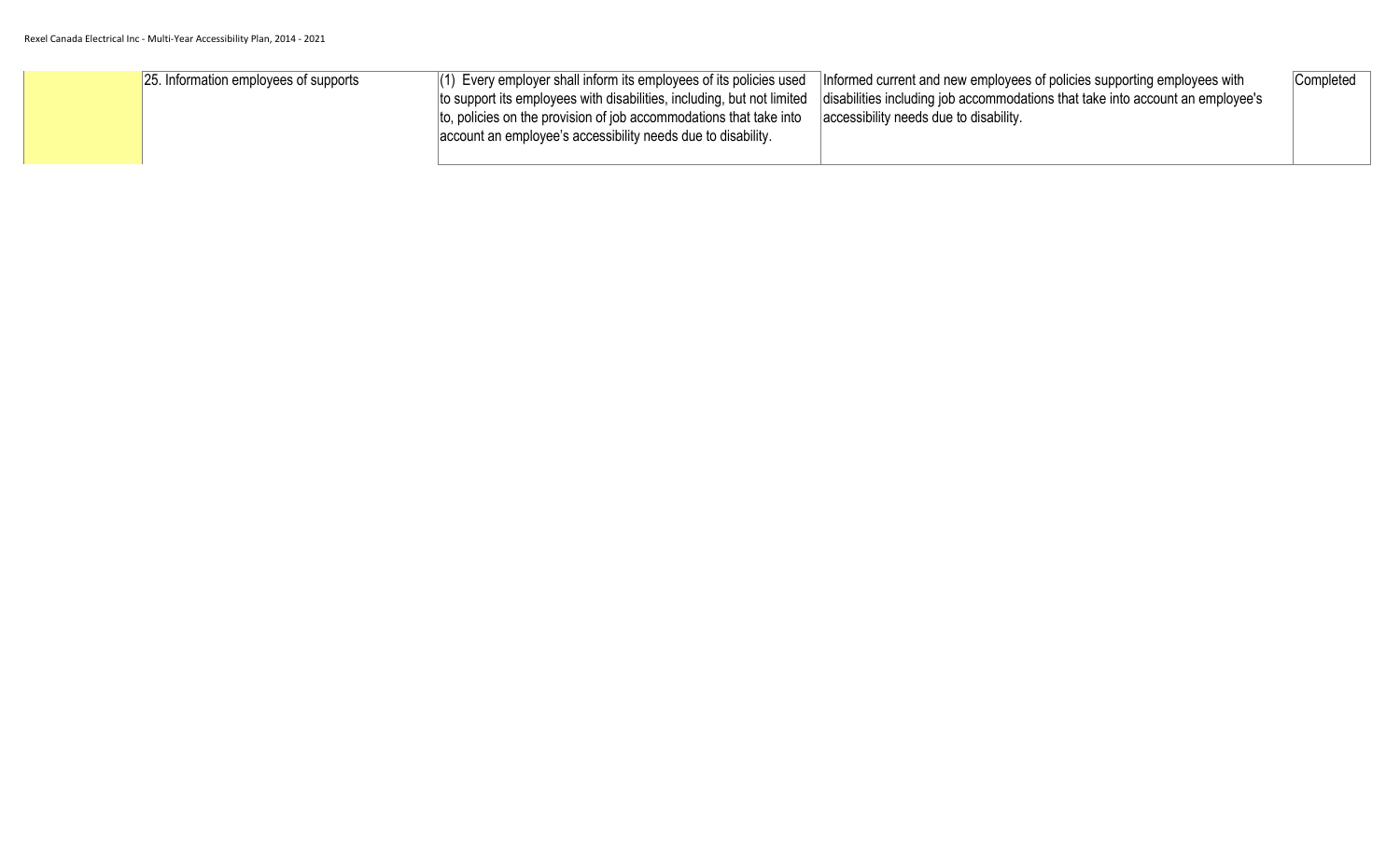| <b>Compliance Date</b> | Section \ Act                                                      | <b>Description</b>                                                                                                                                                                                                                                                            | Action(s) Taken                                                                                                                                                                                                                                                         | <b>Status</b> |
|------------------------|--------------------------------------------------------------------|-------------------------------------------------------------------------------------------------------------------------------------------------------------------------------------------------------------------------------------------------------------------------------|-------------------------------------------------------------------------------------------------------------------------------------------------------------------------------------------------------------------------------------------------------------------------|---------------|
| <b>January 1, 2016</b> |                                                                    | (2) Employers shall provide the information required under this<br>section to new employees as soon as practicable after they begin<br>their employment.                                                                                                                      | All new hires are trained on the information in their orientation with the Company<br>(within two weeks of hire).                                                                                                                                                       | Completed     |
|                        |                                                                    | $(3)$ Employers shall provide updated information to its employees<br>whenever there is a change to existing policies on the provision of<br>job accommodations that take into account an employee's<br>accessibility needs due to disability.                                | Emails will be sent by Human Resources and Executive Assistants advising of<br>updates to policies. Accommodations will be offered to employees with<br>accessibility needs due to disability                                                                           | Completed     |
|                        | 26. Accessible formats and communication<br>supports for employees | $(1)$ In addition to its obligations under section 12, where an<br>employee with a disability so requests it, every employer shall<br>consult with the employee to provide or arrange for the provision of<br>accessible formats and communication supports for:              | In consultation with employee, the employer will provide accessible formats and<br>communication supports as required.                                                                                                                                                  | Completed     |
|                        |                                                                    | job; and                                                                                                                                                                                                                                                                      | (a) information that is needed in order to perform the employee's When requested job descriptions will be provided with accessible formats                                                                                                                              | Completed     |
|                        |                                                                    | (b) information that is generally available to employees in the<br>workplace.                                                                                                                                                                                                 | Policies and procedures will be available on the intranet for accessibility in the<br>workplace                                                                                                                                                                         | Completed     |
|                        |                                                                    | $(2)$ The employer shall consult with the employee making the<br>request in determining the suitability of an accessible format or<br>communication support.                                                                                                                  | Rexel will consult with the requesting employee in determining suitability of an<br>accessible format or communication support                                                                                                                                          | Completed     |
|                        | 27. Workplace emergency response information                       | Every employer shall review the individualized workplace<br>emergency response information                                                                                                                                                                                    | In consultation with an employee who has a disability, an individualized workplace<br>emergency response information plan will be created, as soon as practicable after<br>the employer becomes aware of the need for accommodation due to the<br>employee's disability | Completed     |
|                        | 28. Documented Individual accommodation plans                      | develop and have in place a written process for the development of<br>documented individual accommodation plans for employees with<br>disabilities.                                                                                                                           | Employers, other than employers that are small organizations, shall  Early and Safe Return to Work policy outlines the process of developing a<br>documented individual accommodation plan for employees with disabilities                                              | Completed     |
|                        |                                                                    | The process for the development of documented individual<br>accommodation plans shall include the following elements:<br>1. The manner in which an employee requesting accommodation employee.<br>can participate in the development of the individual<br>accommodation plan. | Developed suitable work offer which is a contract between manager and employee.<br>Manager and employee works together to list suitable duties to accommodate                                                                                                           | Completed     |
|                        |                                                                    | 2. The means by which the employee is assessed on an<br>individual basis.                                                                                                                                                                                                     | Employee will be assessed individually by performance review and any<br>accommodations will be decided upon between the manager and the employee                                                                                                                        | Completed     |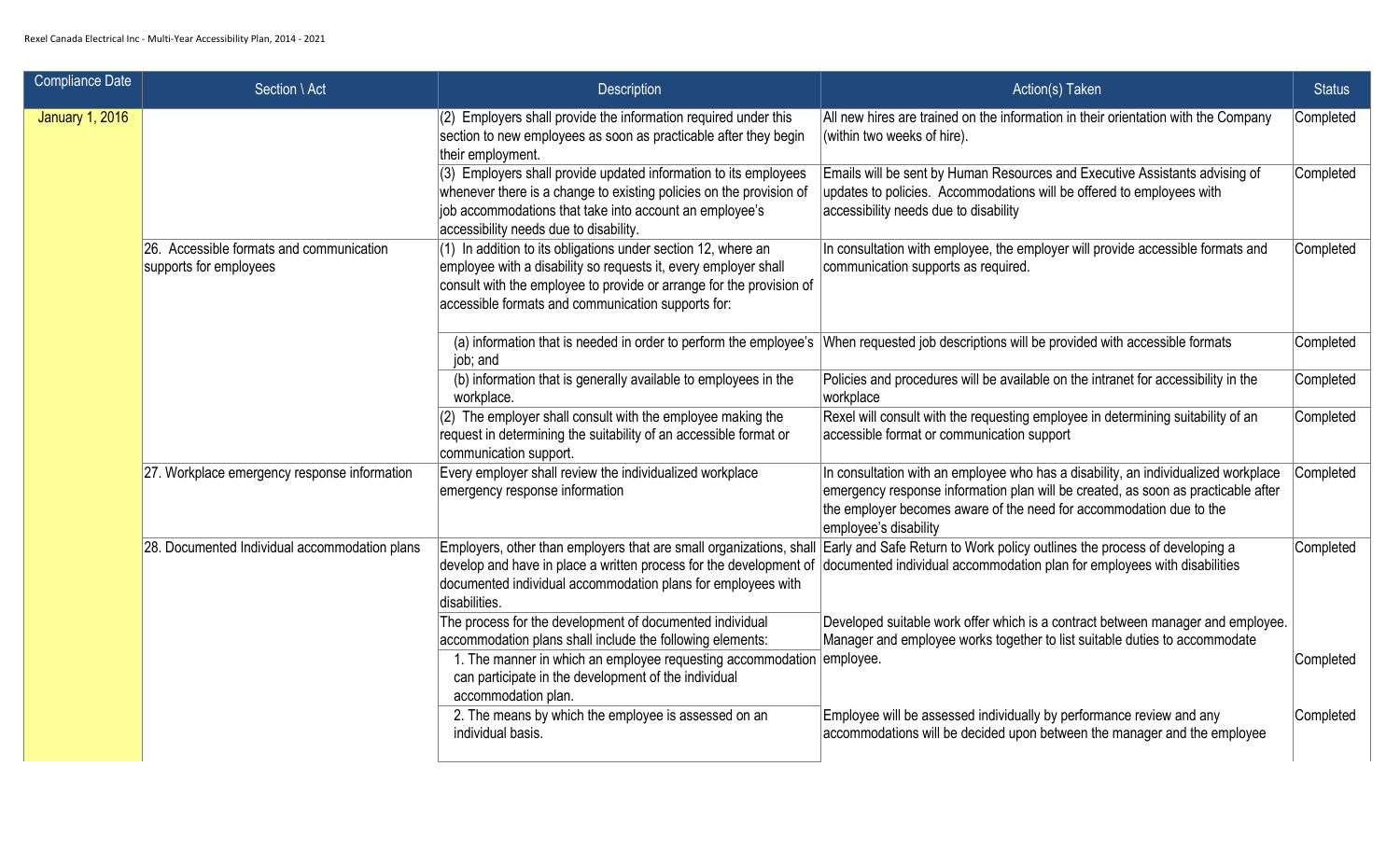| 3. The manner in which the employer can request an evaluation<br>Completed<br>Developed Functional Abilities Form (FAF) for medical practitioners to complete.<br><b>FAF</b> includes the restrictions and limitations of the employee. Based on the<br>by an outside medical or other expert, at the employer's<br>expense, to assist the employer in determining if accommodation restrictions and limitations, a suitable work offer is created to encompass the duties<br>can be achieved and, if so, how accommodation can be<br>that will accommodate the disability<br>achieved. |  |
|-----------------------------------------------------------------------------------------------------------------------------------------------------------------------------------------------------------------------------------------------------------------------------------------------------------------------------------------------------------------------------------------------------------------------------------------------------------------------------------------------------------------------------------------------------------------------------------------|--|
| 4. The manner in which the employee can request the<br>Completed<br>Where the employee has a bargaining agent, they will request participation in<br>developing the accommodation plan from their union steward or worker<br>participation of a representative from their bargaining agent,<br>representative in conjunction with their manager.<br>where the employee is represented by a bargaining agent, or<br>other representative from the workplace, where the employee is<br>not represented by a bargaining agent, in the development of the<br>accommodation plan.            |  |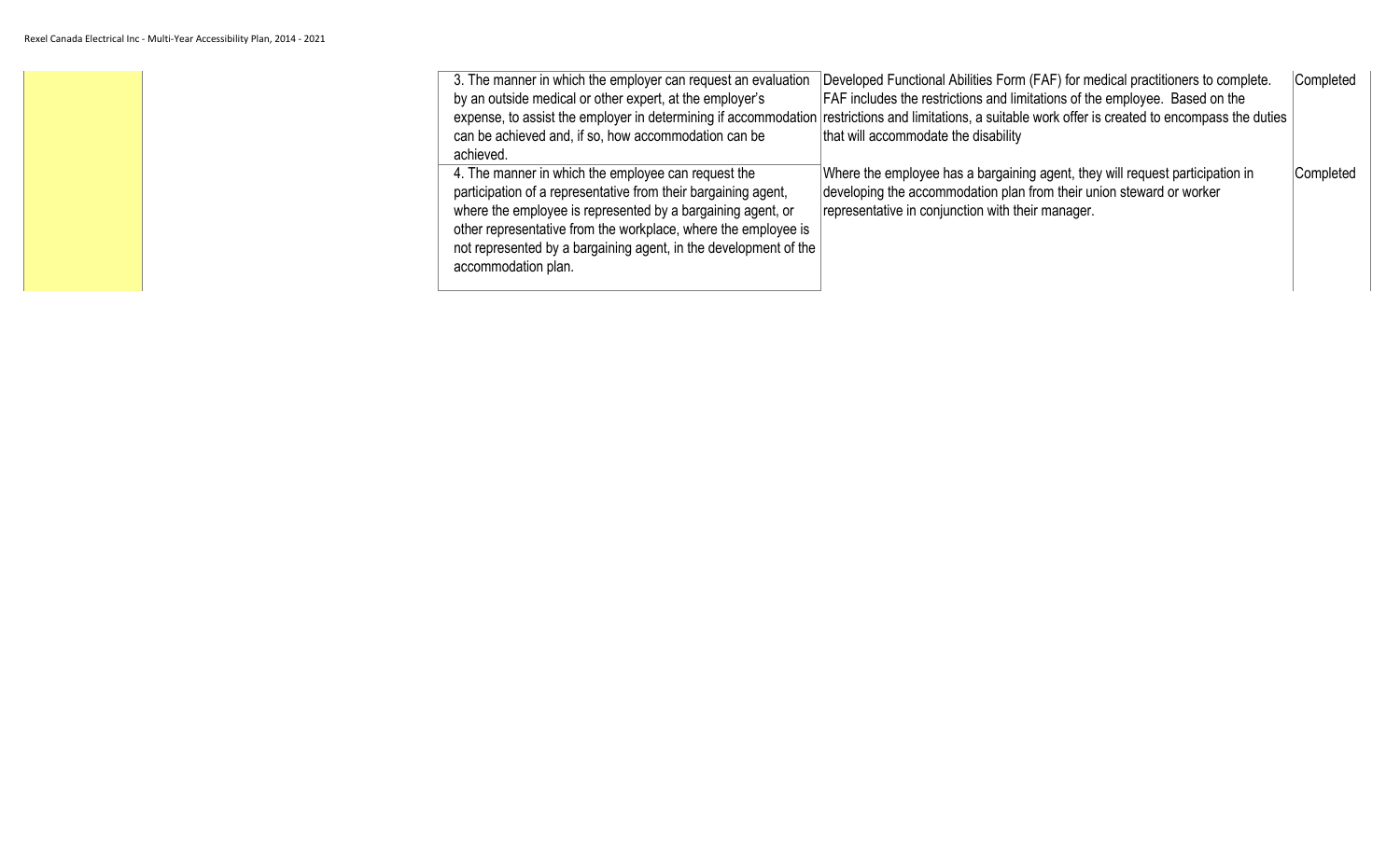| <b>Compliance Date</b> | Section \ Act              | <b>Description</b>                                                                                                                                                                                                                                                            | Action(s) Taken                                                                                                                                                                                                                                                                                                         | <b>Status</b> |
|------------------------|----------------------------|-------------------------------------------------------------------------------------------------------------------------------------------------------------------------------------------------------------------------------------------------------------------------------|-------------------------------------------------------------------------------------------------------------------------------------------------------------------------------------------------------------------------------------------------------------------------------------------------------------------------|---------------|
| <b>January 1, 2016</b> |                            | 5. The steps taken to protect the privacy of the employee's<br>personal information.                                                                                                                                                                                          | Limited employees (only Human Resources professionals) have access to personal Completed<br>information. Employees that have access to personal information are bound by<br>Rexel's confidentiality policy and the Privacy Act. All employee's confidential and<br>personal information is stored in a secure location. |               |
|                        |                            | 6. The frequency with which the individual accommodation plan<br>will be reviewed and updated and the manner in which it will be<br>done.                                                                                                                                     | The frequency in which individual accommodation plan will be reviewed and<br>updated will be included on the Functional Abilities Form or suitable work offer                                                                                                                                                           | Completed     |
|                        |                            | 7. If an individual accommodation plan is denied, the manner in<br>which the reasons for the denial will be provided to the<br>employee.                                                                                                                                      | Provide employee with the reasons that the accommodation is denied and assist<br>with a new plan to accommodate the employee.                                                                                                                                                                                           | Completed     |
|                        |                            | 8. The means of providing the individual accommodation plan in<br>a format that takes into account the employee's accessibility<br>needs due to disability.                                                                                                                   | All accommodation plans will take into account the employee's accessibility needs<br>due to disability.                                                                                                                                                                                                                 | Completed     |
|                        | 29. Return to work process | Every employer, other than an employer that is a small<br>organization,                                                                                                                                                                                                       | Employees are trained on Early and Safe Return to Work Policy which outlines that<br>modified duties are used to accommodate employees recovering from a disability.                                                                                                                                                    |               |
|                        |                            | (a) shall develop and have in place a return to work process<br>for its employees who have been absent from work due to a<br>disability and require disability-related accommodations in<br>order to return to work; and                                                      |                                                                                                                                                                                                                                                                                                                         | Completed     |
|                        |                            | (b) shall document the process.                                                                                                                                                                                                                                               | Rexel has a documented process as above                                                                                                                                                                                                                                                                                 | Completed     |
|                        |                            | The return to work process shall,                                                                                                                                                                                                                                             | Steps outlined in Early and Safe Return to Work Policy to facilitate return to work of                                                                                                                                                                                                                                  |               |
|                        |                            | (a) outline the steps the employer will take to facilitate the return employees who are absent because of their disability.<br>to work of employees who were absent because their disability<br>required them to be away from work; and                                       |                                                                                                                                                                                                                                                                                                                         | Completed     |
|                        |                            | (b) use documented individual accommodation plans, as<br>described in section 28, as part of the process. The return to<br>work process referenced in this section does not replace or<br>override any other return to work process created by or under<br>any other statute. | Suitable work offer created by management and employee to accommodate<br>employee's disability.                                                                                                                                                                                                                         | Completed     |